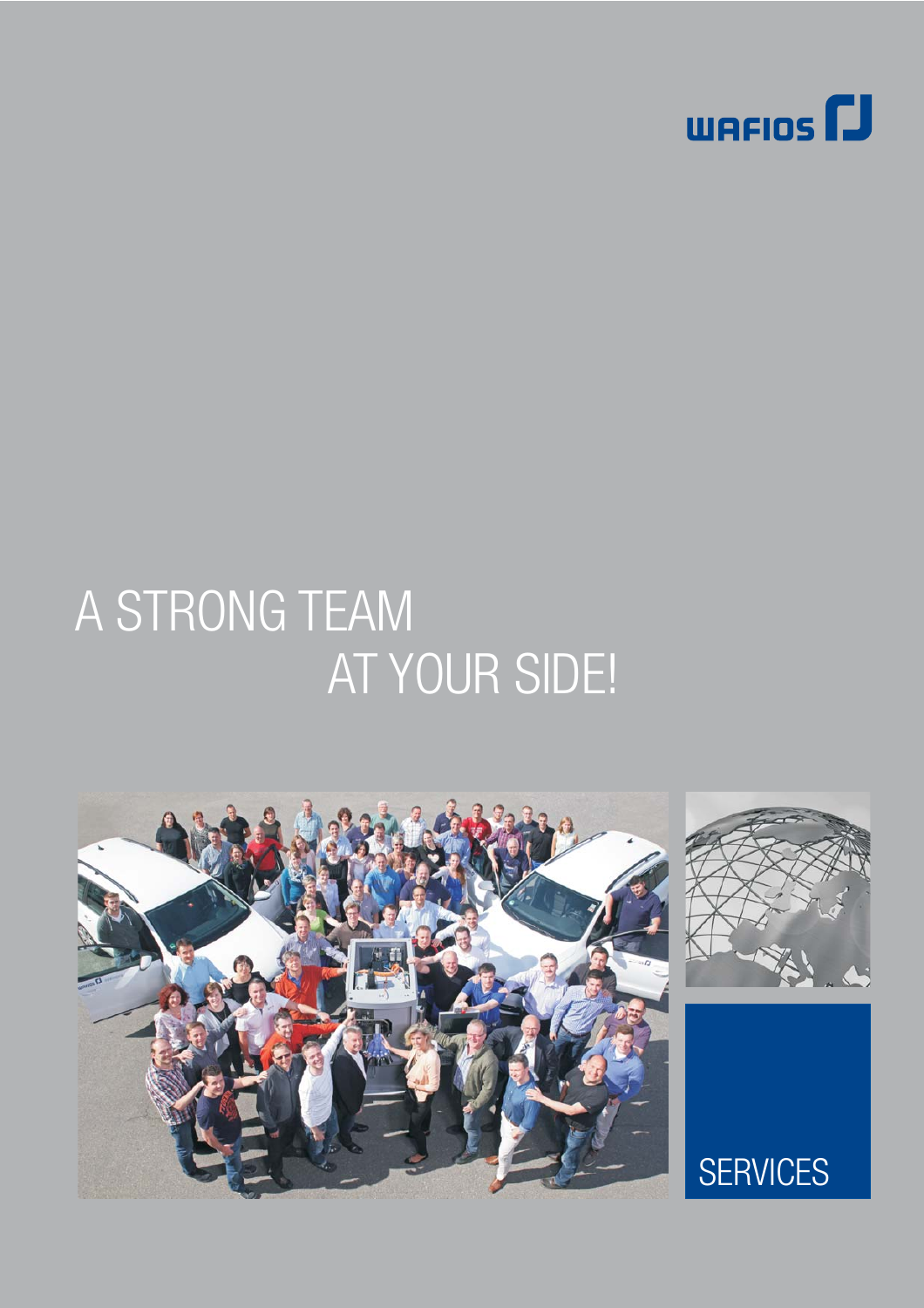### SERVICES **Original WAFIOS Spare Parts ...**

#### ...always fit:

Using original WAFIOS spare parts offers excellent benefits. Thanks to the manufacturer's warranty, you can be sure that the spare parts have been checked and will fit the machine perfectly.

#### ...are delivered quickly and reliably:

With the latest stocking technology, a new spare part stock concept and close cooperation with logistics providers we can guarantee our customers high availability as well as short response and delivery times.

#### ...are packed full of our expertise:

Whether they are mechanical parts which have evolved through years of development work, or electronic components configured specifically for your machine, WAFIOS spare parts always bring the benefit of decades of expertise from the original manufacturer.

Dear Customers,

Congratulations on purchasing your WAFIOS machine – you have definitely made a good decision. WAFIOS machines stand for quality and reliability and, once you own one, we will always be on hand to provide support. We are committed to supporting you over the entire life of your machine and will help you to use it in the way that suits you. To ensure this level of care, we have a team of 80 specialists in different fields. This flyer will give you an initial idea of what you can expect from our Service.

With our very best wishes,

Your WAFIOS Service team











2 WAFIOS SERVICES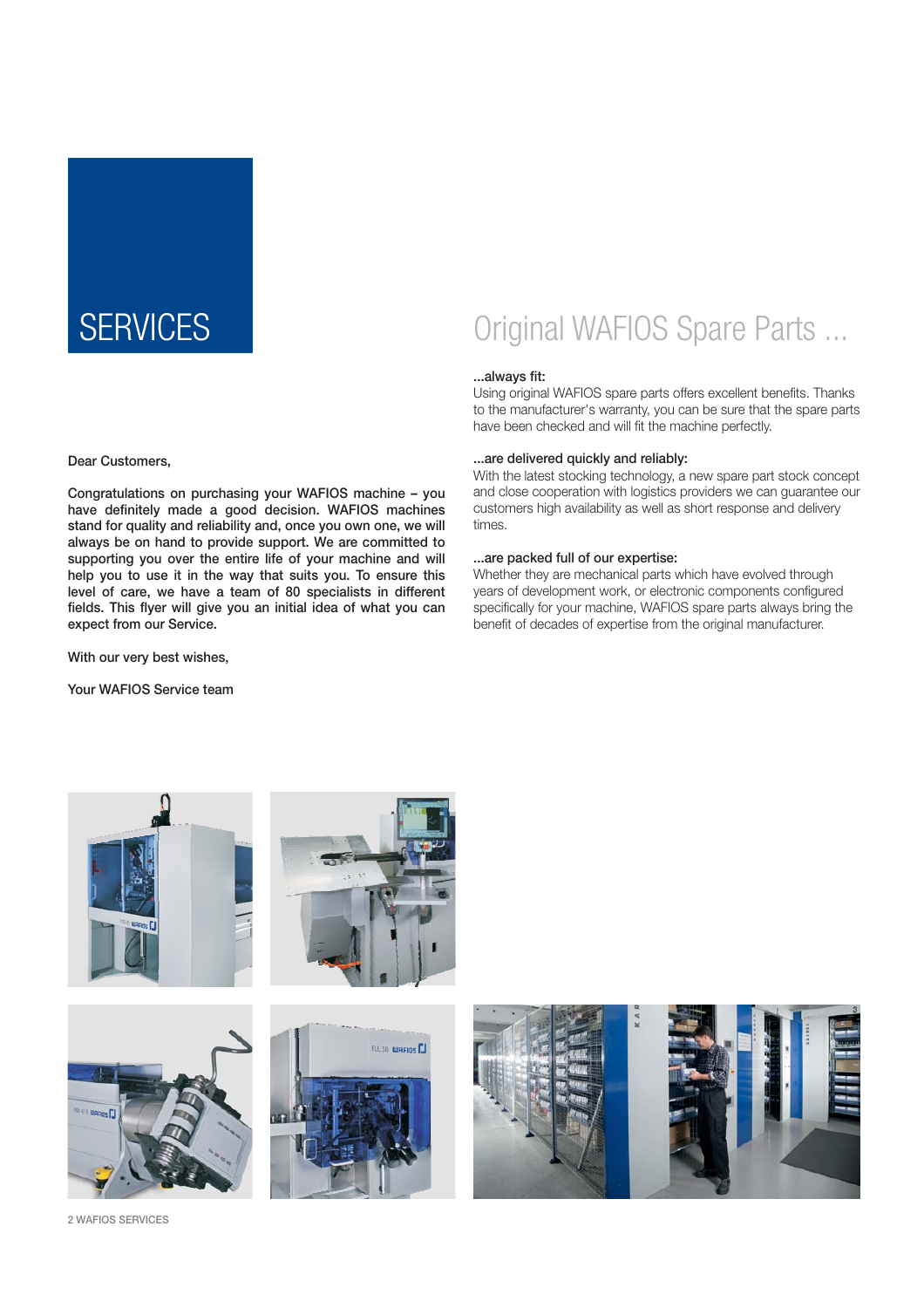### Additional Equipment

As you know, we live in a very fast-paced world these days. Today's state-of-the-art technology might already be out of date tomorrow. At WAFIOS, we give you the chance to upgrade your machine with additional components – allowing you to benefit from numerous quality improvements or advanced options in the product portfolio.

Examples of retrofits:

- Camera measurement system for FUL, FMU and FMK machines
- Color detection systems for detecting faulty wire
- Slip control for FUL and FSE machines
- Additional axis for the enlargement of your production possibilities

### **Retrofits**

Even when your machine is getting long in the tooth, we won't desert you. Our extensive retrofit solutions will give your old machine a new lease of life. Trust in our retrofit concepts and upgrade the old technology in your machine. Enjoy the benefits of spare part availability, a new warranty and a reliable machine.

Machine before retrofit Machine after retrofit

### iQs

Make use of the intelligent software solutions on your existing machines. Boost the quality of your parts, increase process speed and improve the availability of the machines.

#### Examples of *iQs*

- *iQopticut:* Use camera measurement systems even when using the flying-rotating cut.
- *iQtube:* Optimization of set-up times due to visualization of bending course and determination of cycle time.
- m. *iQautopitch:* Automatic correction of pitch and diameter by importing the data from an external measuring device to reduce the set-up time.





### Repair and Replacement Service

Profit from the experience and precision of a global market leader - also when it comes to repairs. In order to be able to guarantee the availability of spare parts for your aged machine, we are offering the repair of mechanical as well as electronical components. Moreover, we are offering a multitude of already repaired replacement parts in exchange for your defective part.

Coiling plate after repair

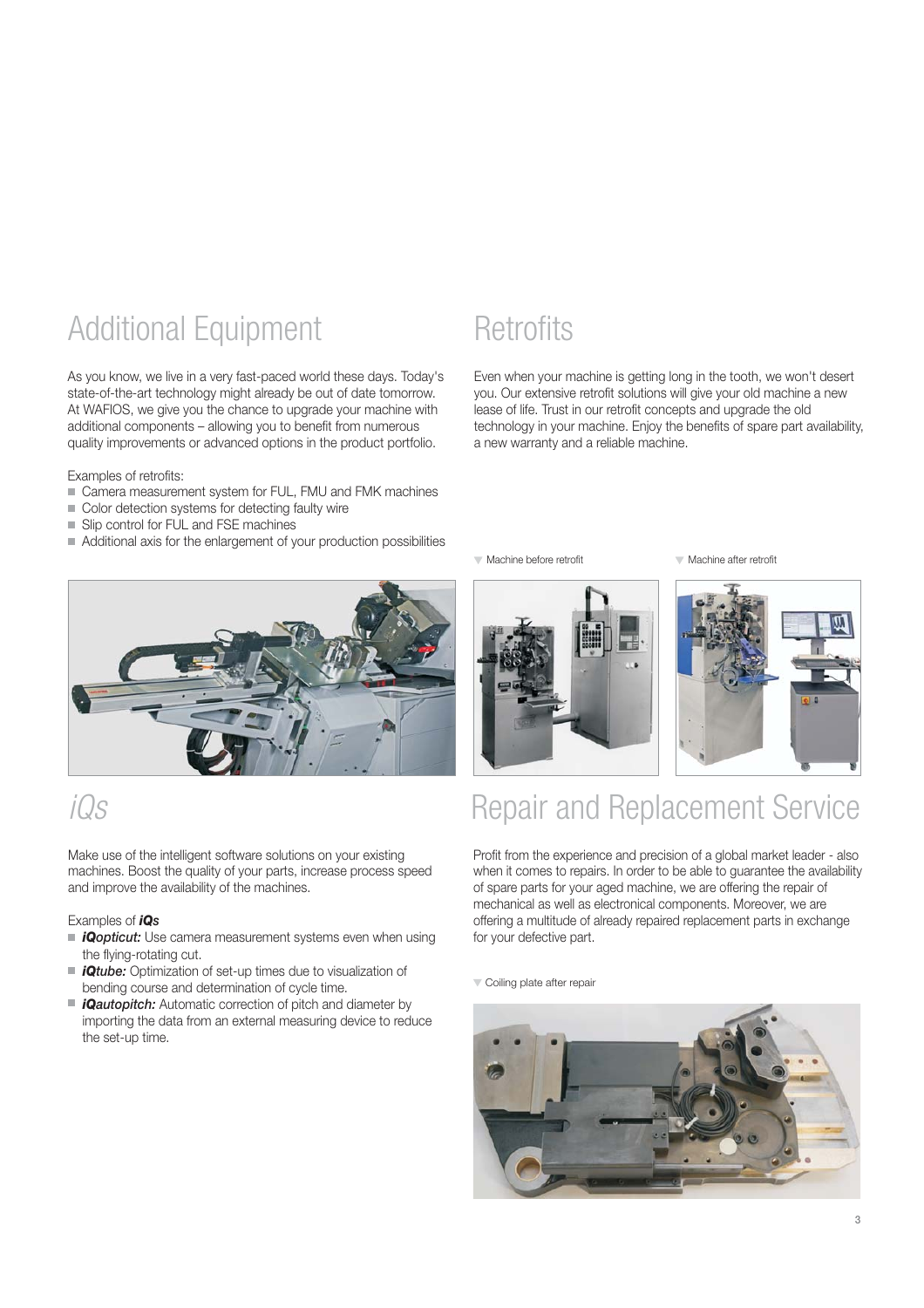### Technical Support

#### Availability:

You can always contact our technicians on the telephone hotline with any matters relating to your machine. Thanks to our extended on-call service, you can even contact us outside of business hours in an event of fault.

#### Service cases logged centrally:

Our technical support team is backed up by our service center. If a technician is not available, your call will be automatically forwarded to the service center. The staff there will log your case and pass you on to the next available technician without delay to minimize the WAFIOS response time for you.

#### Expertise:

WAFIOS technical support stands for maximum quality and solutions provided by specialists. Remote connections allow us to access your machine for servicing and provide you with active support.

#### On-site support:

Our numerous specialists and our worldwide service network allow us to give you a quick and effective service support on-site. We also offer trainining and advice in order to optimize the processes of your WAFIOS machine.





### **Teleservice**

#### Secure - Efficient - Future-Oriented

The new WAFIOS remote maintenance concept offers prompt and globally available service support for your machine.

- Pre-condition for networked, digitalized production (Smart Factory 4.0)
- Basis for preventive maintenance and condition monitoring
- $\blacksquare$  Increased productivity / efficiency as well as machine availability due to reduced downtimes.

WAFIOS Teleservice



### Contractual Protection - A Sensible Add-On Option

Our service contracts offer the following benefits:

- Fixed, predictable prices
- Transfer of expertise: Benefit from our experience in the field of maintenance
- Increased machine availability and prevention of unscheduled downtime with preventive maintenance
- Maintenance carried out by qualified WAFIOS service technicians
- Teleservice connections enable rapid technical assistance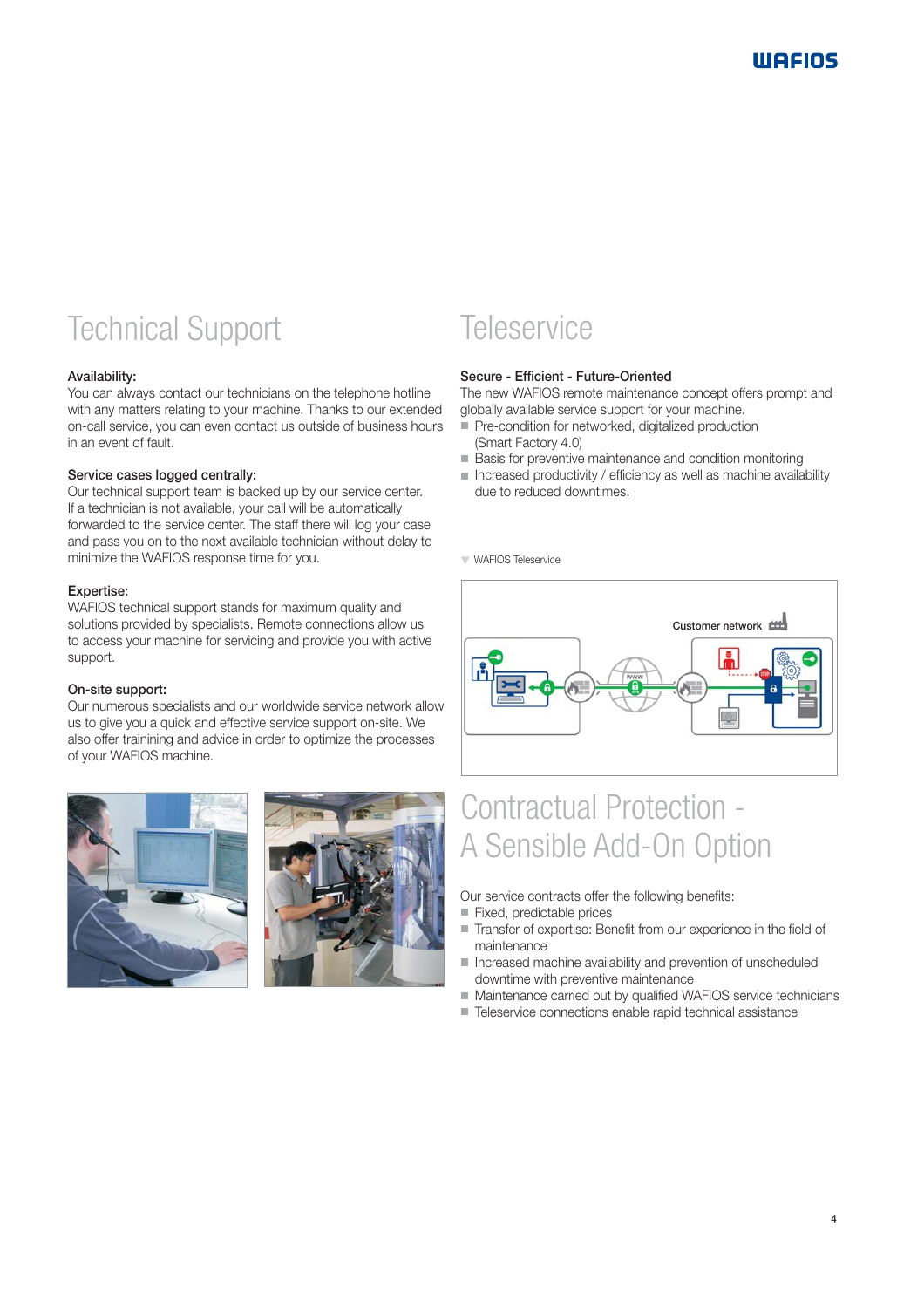### Training at WAFIOS

#### Basic training:

■ Take advantage of this opportunity to have your employees trained by WAFIOS experts at the Wire and Tube Center. This enables you to train new employees without interrupting the production process of the machine in the manufacturing facility.

#### Expert training:

We also offer the chance for your employees to gain additional qualifications. Take advantage of this opportunity for your employees to learn valuable skills from experienced WAFIOS experts. By gaining additional qualifications, your employees will be able to improve the productivity and quality of work on the machine.

#### Customized training:

Take advantage of our specialists' expertise to address your specific questions and training requirements. We can provide customized training both on your premises and at our Wire and Tube Center.

### Tool Center

#### Your competent partner for individual tooling solutions

- Cumulative expertise with fast decision-making processes thanks to expert teams in construction, sales and tool management
- High tool availability (there are currently over 5,000 different tools available from stock), and stocks are constantly reviewed and optimized with regard to customer needs
- Expert advice and joint development of customized, need-oriented tool solutions
- Technical application advice regarding materials and coatings





5 WAFIOS Precision Machinery for Wire and Tube